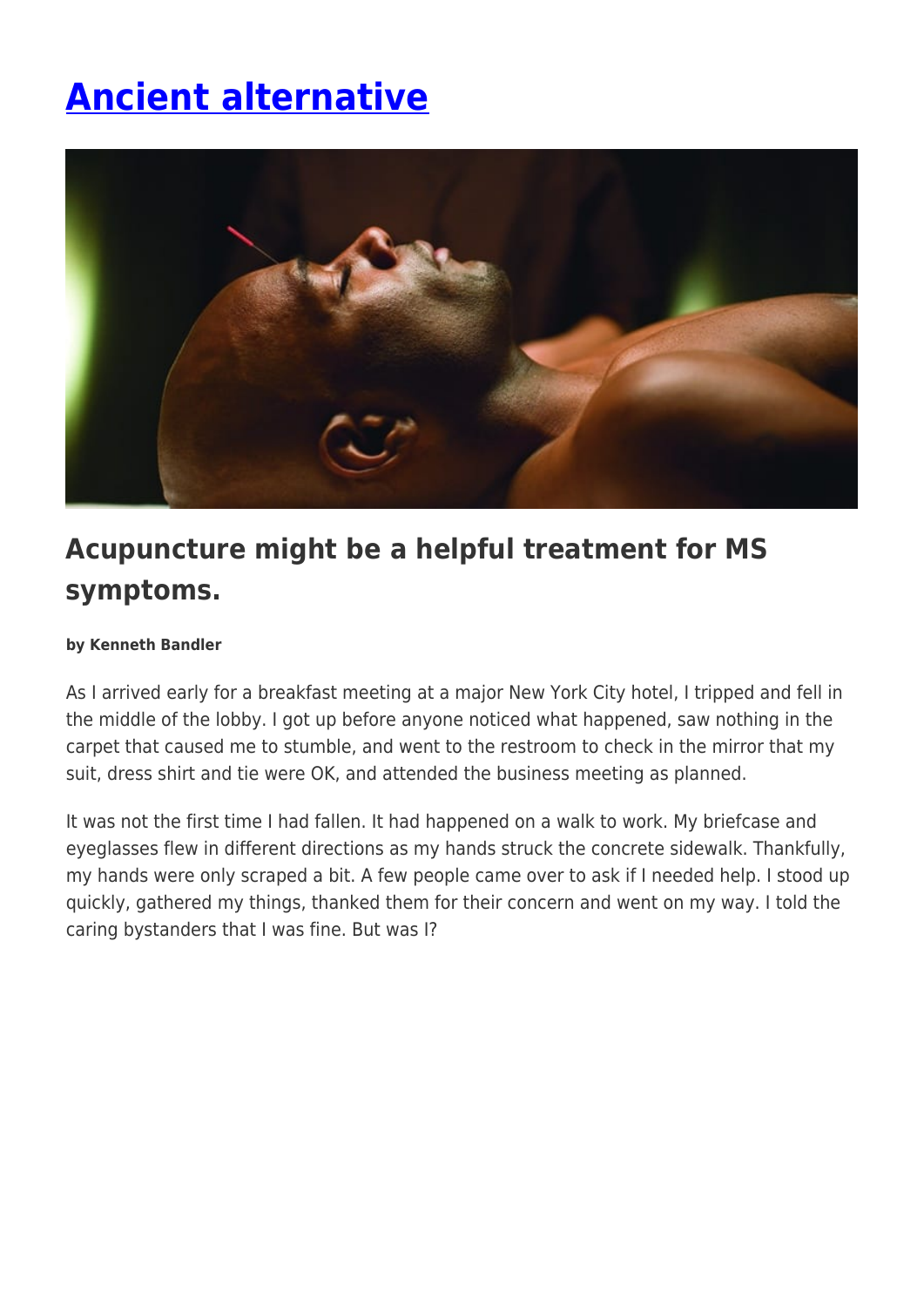

Photo: iStock

I was first diagnosed with multiple sclerosis in April 1990. My symptoms were primarily numbness in my hands and feet. Later, when I began to trip and fall, I was concerned that it might be related to my MS. Searching for an explanation, I learned about the symptom called foot drop. My right foot apparently was getting stuck, triggering the tripping and causing me to lurch forward, lose my balance and come crashing down.

I reported the tripping incidents to my healthcare professionals on one of my quarterly visits to Mount Sinai Corinne Goldsmith Center for Multiple Sclerosis in New York.

I tried to be more conscious of how I walked and made subtle adjustments. It was a lifestyle change. As a native New Yorker, I had grown accustomed to walking quickly on the city's streets, often passing slow walkers to get to my destination faster. Now, I slowed my pace, letting others pass by. I even gave up the New Yorker habit of jaywalking after seeing an approaching yellow taxi as I lay face down in the middle of a street. This was enough to persuade me to wait for the green lights.

And I became more adept at figuring out quickly, in the midst of a fall, how to land gracefully and avoid damage to my body as well as to my clothes.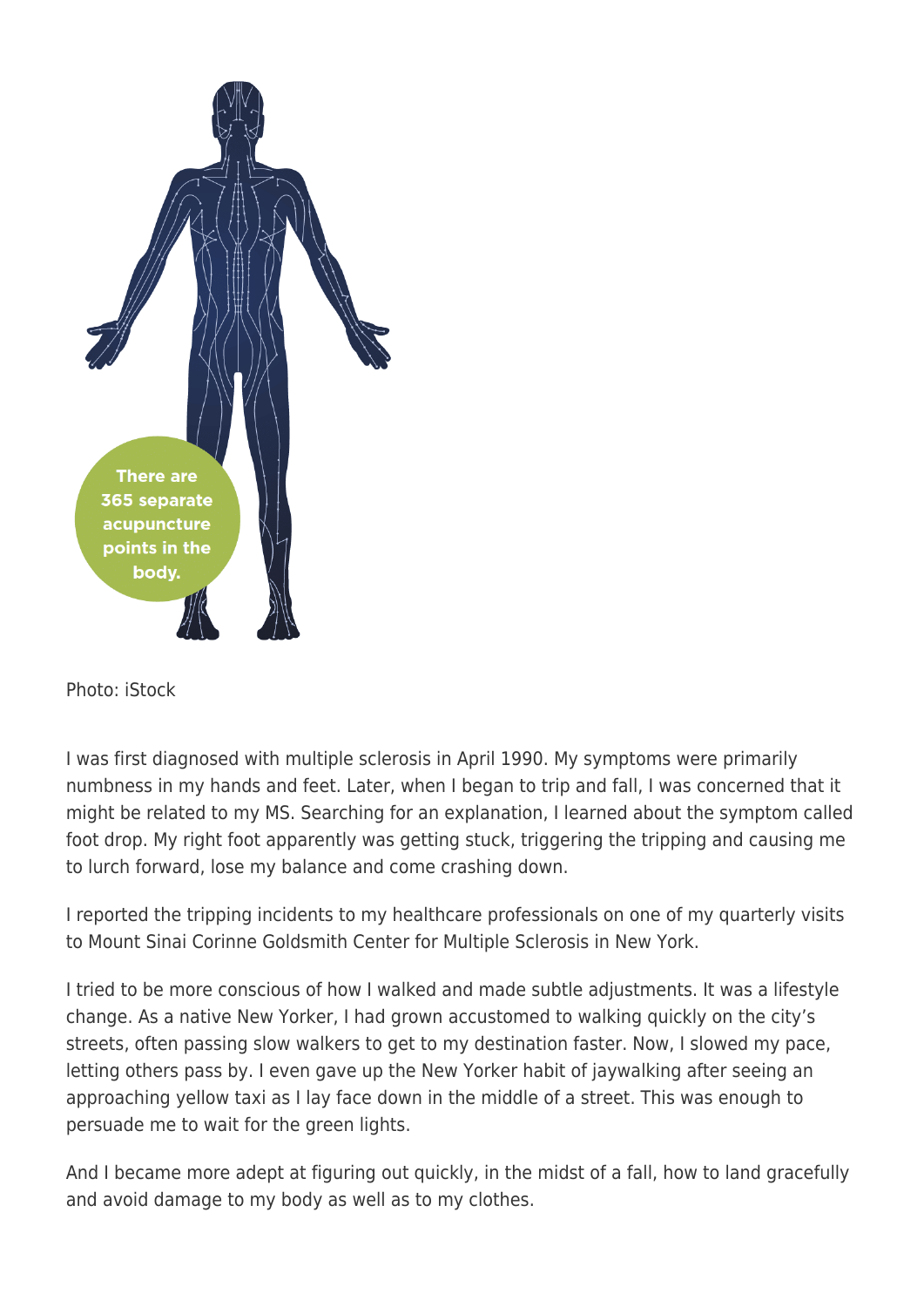But these adjustments weren't enough. I knew I could seriously hurt myself one day. So, in 2015, I visited an acupuncturist for the first time in search of some relief.

Martha, my wife, had been encouraging me to make an appointment with an acupuncturist she was seeing regularly. I had long been skeptical about the efficacy of acupuncture, even though my late mother, a stroke survivor, had frequented acupuncturists in New York City for years, and my wife was doing the same in Westchester County, where we lived.

I also was reluctant because I was already sticking needles into my body thrice weekly to self-administer a prescribed disease-modifying therapy (DMT) to manage my MS. The idea of someone else inserting more needles into my body was not appealing. But with no other remedy apparent, I decided to give acupuncture a try.

# **A successful first session**

On my first visit to Jennifer Mohr-Boscaino, a licensed acupuncturist in Pleasantville, New York, we spent the first 30 minutes just chatting. She wanted to understand who I was, what I did and what health issues had led me to her office. She had some familiarity with MS, having studied treatments for people living with MS and treating others living with the chronic disease. I described my symptoms to her and explained that the series of tripping and falling incidents was the main reason I sought her out. She went on to explain what would happen during the acupuncture session.

As I lay face down on a massage table, Mohr-Boscaino inserted 18 needles into various points of my body from head to feet. It was a restful hour. On each subsequent biweekly visit over the next couple of months, sensations in my right foot improved, and eventually, both my feet felt the same.

Most important, I stopped tripping. Whatever the needles were causing inside my body, the treatments were working. Just as I didn't know specifically why the DMT my neurologist prescribed might be keeping my MS condition stable, I kept taking it because I trusted my MS medical team. In the same way, I had become a believer in acupuncture thanks to the newest member of my healthcare team.

When I told my neurologist and nurse practitioner that acupuncture had cured my tripping problem, they exchanged skeptical looks. "Cured" might have been the wrong word to use in scientific terms. But they also didn't try to dissuade me from continuing with the acupuncture sessions.

"I am an empiricist; I look for empirical evidence that something works before I am inclined to recommend it, and that kind of evidence is lacking for acupuncture," says Aaron Miller, MD, medical director at the Corinne Goldsmith Dickinson Center for Multiple Sclerosis at Mount Sinai Hospital. "When people are seeking treatments for MS, they often come in wanting to do complementary therapies, and I say if those therapies are not harmful, OK. If you want to do this, it's up to you — but take your DMT."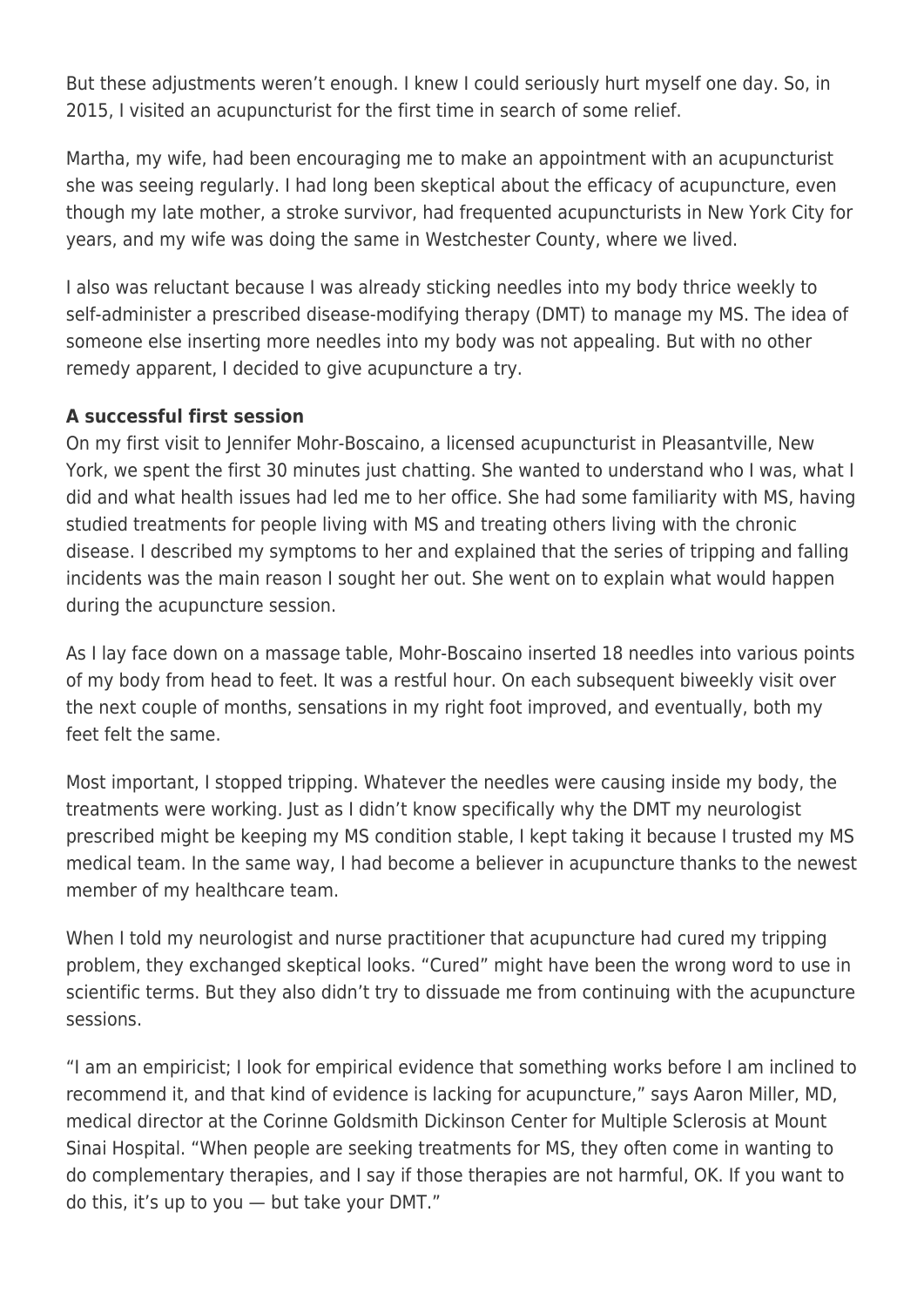# **How acupuncture works**

For those of us living with MS who are taking a DMT, abiding by the regimen as instructed by our neurologist helps manage the progression of the disease. I have taken four different DMTs since 2003, beginning with injections three times a week, then transitioning in 2014 to an oral medication. None of the more than 20 approved DMTs was developed to address symptoms like tripping.

Acupuncture might be able to help treat some of these symptoms, but it's not a therapy for averting progression of the disease.



Photo: iStock

Acupuncture is an element of Southeast Asian medicine, commonly known as Chinese medicine, based on a theory that health depends on the body's energy flow, Qi (Chi), along paths called meridians.

Licensed or certified acupuncturists undergo years of training. Mohr-Boscaino received a New York State master's degree in acupuncture after three years of study, a second master's in oriental medicine after two more years of part-time study, followed by a National Certification Commission for Acupuncture and Oriental Medicine Certificate of Acupuncture.

"I don't have the capacity to heal, only the capacity to ask the body to heal itself," says Mohr-Boscaino. "The body has an innate ability to heal," she emphasizes. By strategically inserting needles, "I am asking the body to do what it can."

There are 365 separate acupuncture points in the body. Deciding where to place the needles is based on a conversation with a patient that determines where energy deficiencies are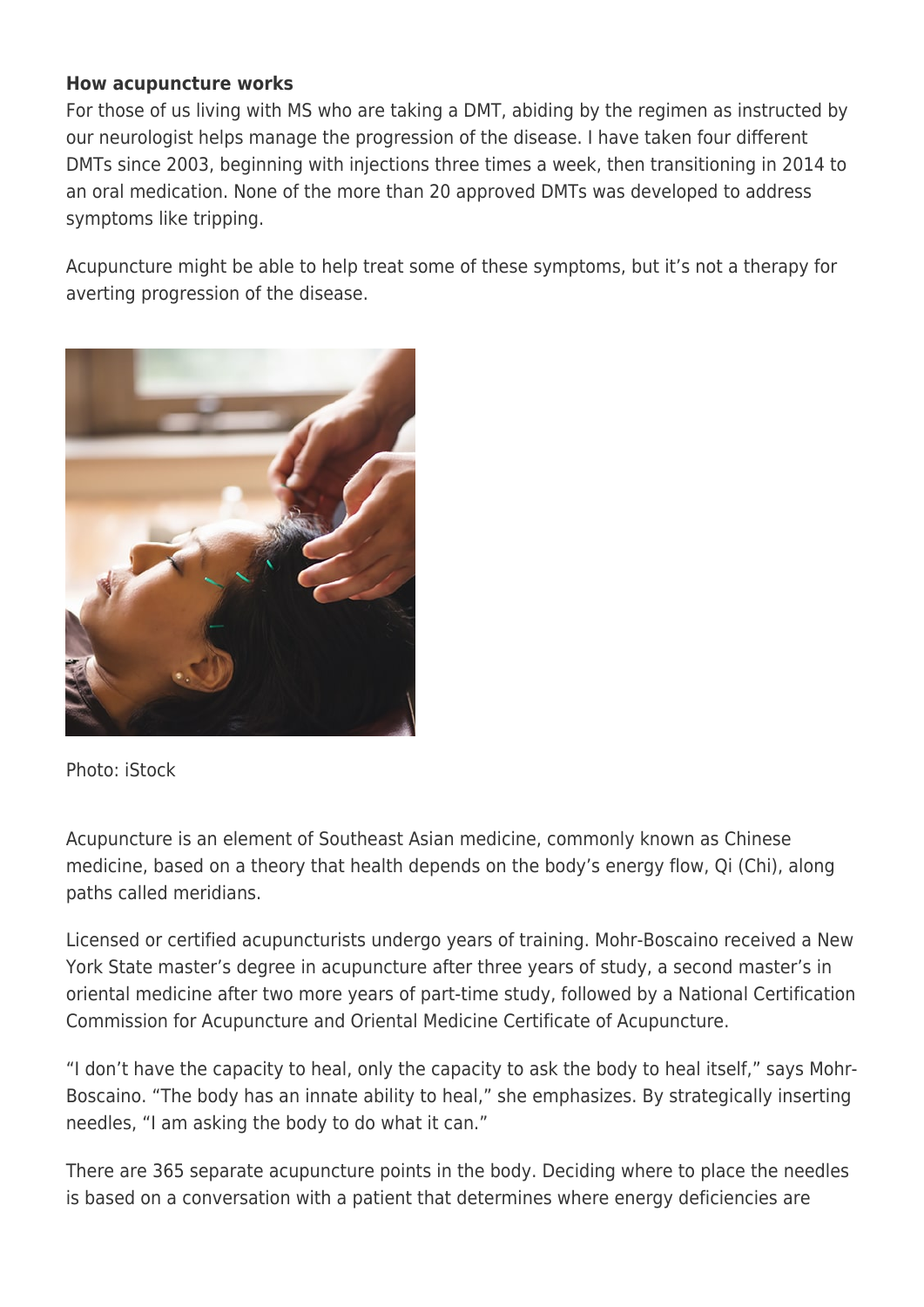located. "Your body has to learn what Qi is, what it does. You need a couple of treatments to train the body," she says.

Mohr-Boscaino uses Japanese-style needles that are solid, short stainless steel coated in silicone, not like the longer ones used for DMTs. Inserted needles prompt the body to move the excess energy to the deficient areas.

"In MS, there is a drought of energy, but the question is: In which meridian is it situated? With needles, I open the dam a little and tell [the body] where the excess should go to the drought," she says. "I tonify all the droughts and move the excess."

In my case, several needles were placed in the top of my head, where there is much excess energy because the brain is very active. Then, in various points of the upper body, like shoulders and hands. Lastly, the ankles, the closest point to the deficiency in my foot.

### **Acupuncture as healthcare**

Nilay Shah, MD, an MS specialist practicing in New Jersey, has been recommending acupuncture for his patients to help alleviate the effects of some ailments.

"As a healthcare provider, I recognize that we don't have a monopoly on medical knowledge in the western or allopathic model," Shah says. "There is plenty of information on how the body works and energetics that we don't fully understand but have been ascertained from other forms of healthcare and medicine, such as the Chinese medicine tradition known as acupuncture.

"I don't poo-poo it. It must have its role and benefit for all sorts of symptoms in MS, like pain, bladder problems, spasticity, numbness, tingling, depression, fatigue and mood disorders."

Mount Sinai's Miller agrees. "Acupuncture is basically a harmless procedure," Miller says. "It has a long tradition in Chinese medicine, and I think it pretty convincingly works in some circumstances, particularly for a variety of pain syndromes."

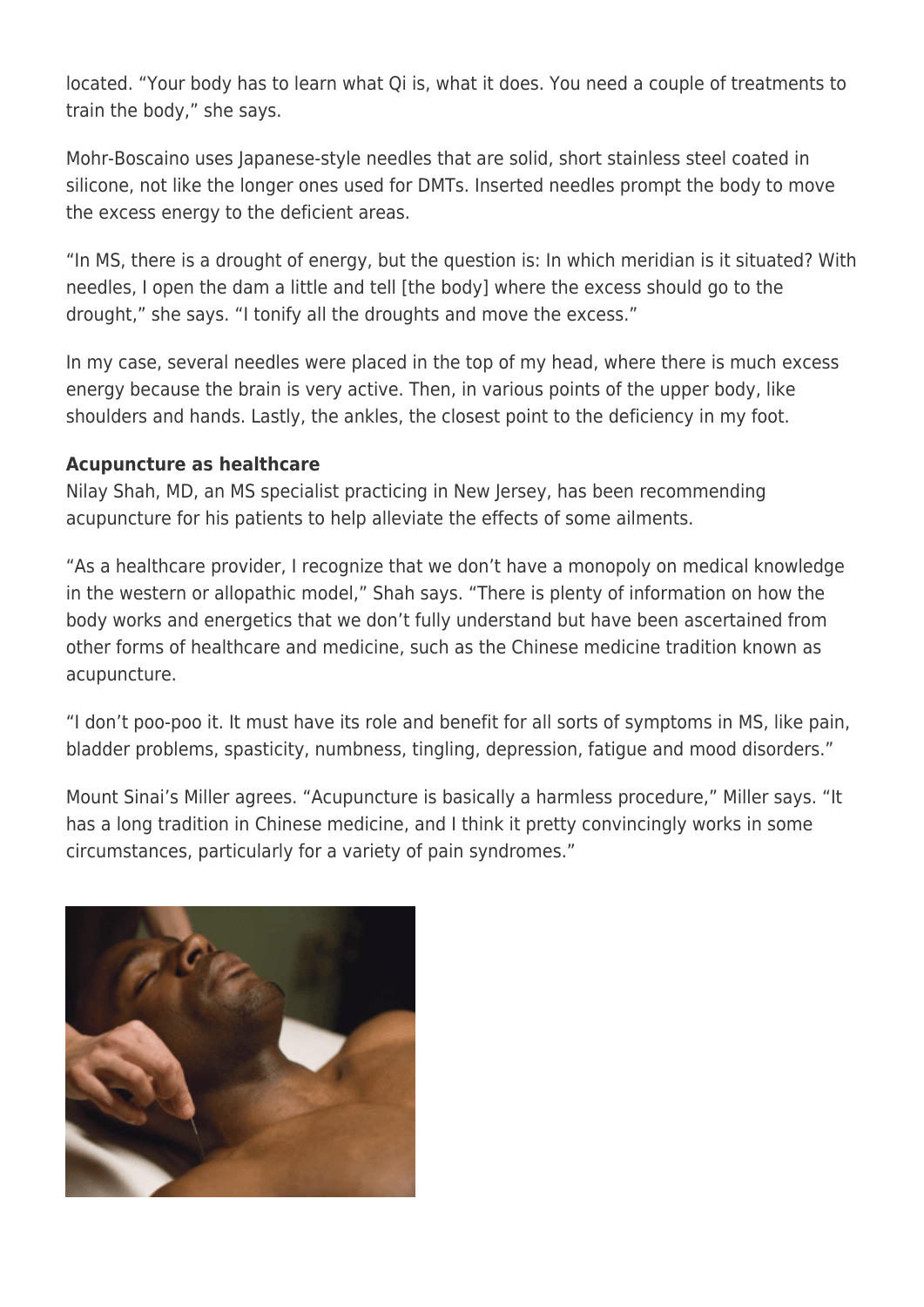### Photo: iStock

But he points out that some may be experiencing a placebo effect with acupuncture. "I don't have anything against placebo effects if the placebo is safe and well tolerated," Miller says. They can be useful for "subjective complaints that the patient experiences that we as providers cannot see, like pain and fatigue. If the patient gets relief from pain, even if it were a placebo that was producing the effect, I'm all for that."

Fifty percent of the people with MS Mohr-Boscaino treats tell her there were perceptible changes in their conditions. They say it's worth trying. But the 50% who were not satisfied do not recommend it.

"We don't have full understanding of MS, don't have a full understanding of the nervous system, so some of these blanks may be filled by other traditions of medicine, such as acupuncture, reiki or chiropractic," Shah tells his patients. "Used in conjunction with traditional western approaches, they go hand in hand and can have a synergistic effect and benefit on the patient and various symptoms they may be feeling."

#### **Insurance coverage**

Fees for acupuncture vary. Mohr-Boscaino, for example, charges \$180 for the first visit and \$130 for each follow-up.

Some insurance companies cover acupuncture, and it is usually included in a policy rider. Medicare only covers acupuncture for lower back pain, and coverage just began in 2019.

A few states, such as California, have designated acupuncture an established health benefit (EHB), but New York and many other states have not. EHB designation by a state legislature is important because it will compel insurance companies to cover acupuncture generally.

The American Association of Acupuncture and Oriental Medicine (AAAOM), the main professional organization for licensed acupuncturists in the U.S., has long been advocating for designating acupuncture as an EHB.

#### **Sticking with what works**

I continue to journey — now from home in New York City to Pleasantville — for acupuncture, mainly for basic maintenance for a very relaxing hour and, on occasion, to tend to a new or recurring symptom.

Finishing dinner one Friday evening at one of our neighborhood restaurants, I felt I might not be able to walk the three blocks home. Both feet suddenly were totally numb, a symptom I had not previously experienced.

I was determined to walk home and, holding my wife's hand, did so slowly and cautiously to avoid stumbling. We made it home without difficulty. The next morning, I almost canceled my